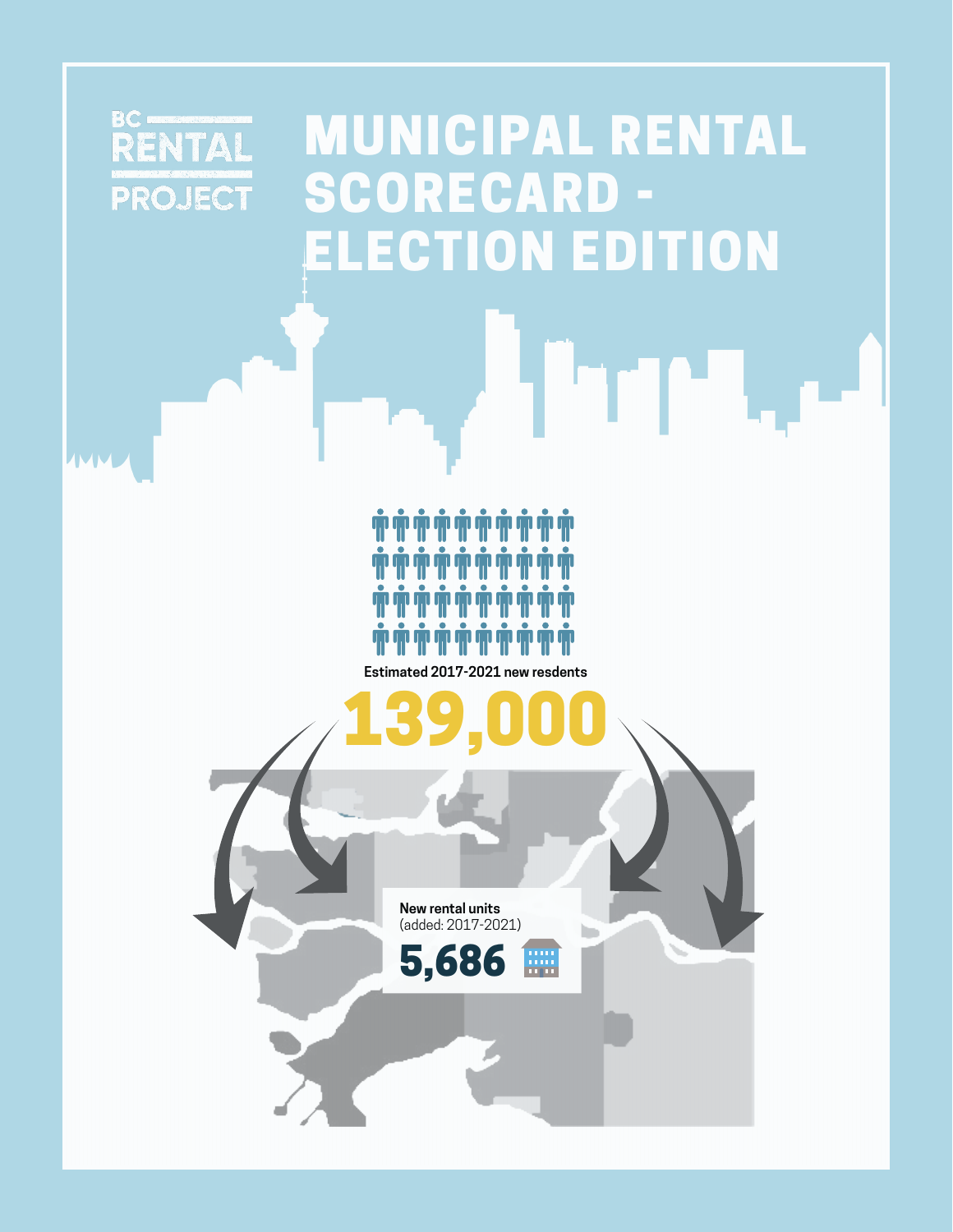# **RICHMOND**



### **THE GOOD**

The city has recognized it needs to ensure more affordable rentals and market rentals are built each year.

### **THE BAD**

Richmond has proposed some policies which it thought would add more rental homes but actually have become a hindrance to new rental home supply in the long run. In particular, they targeted several current rental properties by rezoning them as rental only which will devalue these properties and set a precedent that will drive long-term rental investment and new rental construction out of the city. They may also require larger amounts of market rental units to be included in new projects, as well as below-market rentals. While the rental is clearly needed, building rental housing is challenging and the city is trying to regulate its way to more rentals, which could have the opposite effect.





#### **THE UGLY**

Richmond has enough renters moving to the city that it needed to build 2,791 rental homes from 2017-2021. However during this period, almost entirely under this council, only 447 TOTAL net new rental homes were built. This massive shortfall is causing huge problems and is one of the largest nominal shortfalls in the Lower Mainland. To make matters worse Mayor and Council tried to solve this shortfall with cumbersome rental requirements and poorly implemented rental-only zoning. This use of regulation instead of incentives is driving rental away in the long term.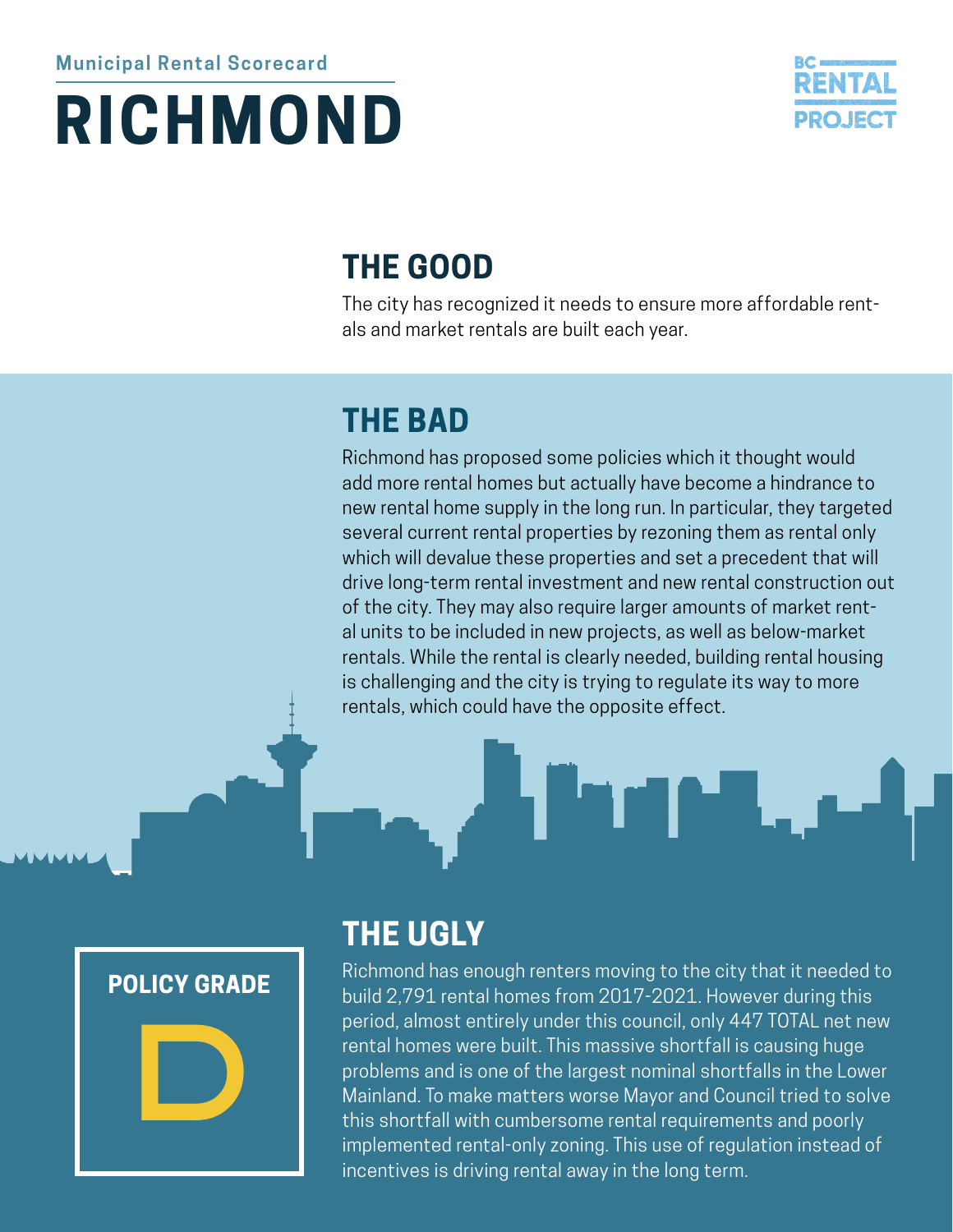## **NEW WESTMINSTER**



### **THE GOOD**

From 2017-2021 and mostly under this Mayor and Council, New Westminster had a rental shortfall of 420 homes. The city has recognized the urgency of the rental housing supply problem and offered density bonusing for affordable rentals.

### **THE BAD**

This New Westminster Mayor and Council were the first Council to downzone rental homes by adopting Zoning Amendment Bylaw No. 8078, in 2019. This dangerous precedent has the effect of driving rental investment out of the city in the long term. It is an effective devaluation of rental home providers' local investments in rental housing.





### **THE UGLY**

This Mayor and Council used business licensing to handcuff rental home providers. Their use of regulation rather than incentives to solve the rental crisis will have lasting long-term effects in the city as it has signaled to rental home providers their investments are not safe in New Westminster.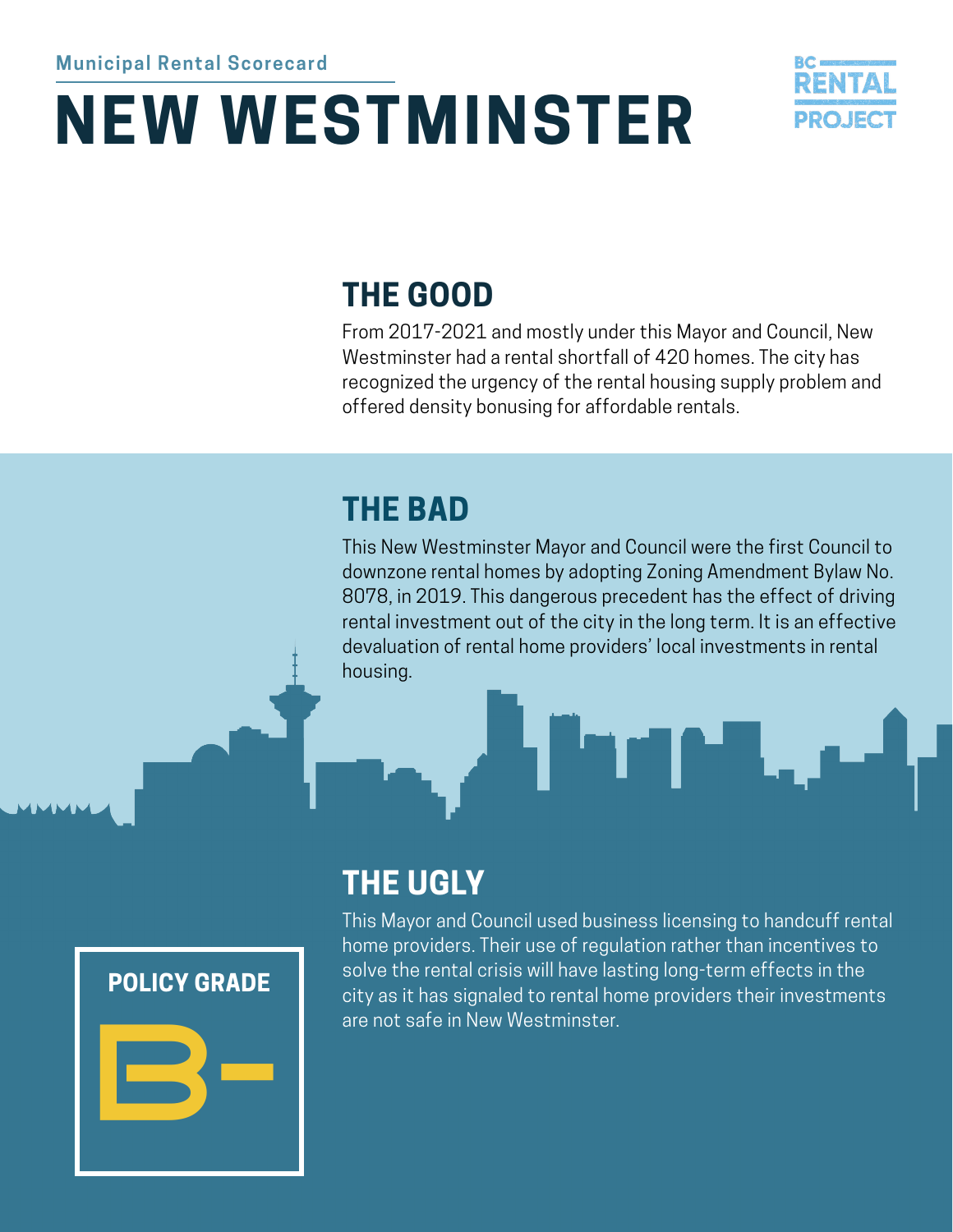# **MAPLE RIDGE**



### **THE GOOD**

None.

### **THE BAD**

**THE UGLY**

With Covid, the demand for suburban housing has exploded, yet Maple Ridge's Mayor and Council still seem to want to act like a small town despite these drastic demographic changes. They continue to think they can gerrymander new home construction and tinker building by building. Their delays and shortsightedness are causing many rental homes to not be built.

Under this Mayor and Council, Maple Ridge has one of the worst rental housing shortfalls. This rental home shortfall was 2,078 homes, which means they completed only 7.07% of the total rental homes needed. Their inability to see the big picture when it comes to incoming demand and rental home supply is causing

**POLICY GRADE** major problems.

D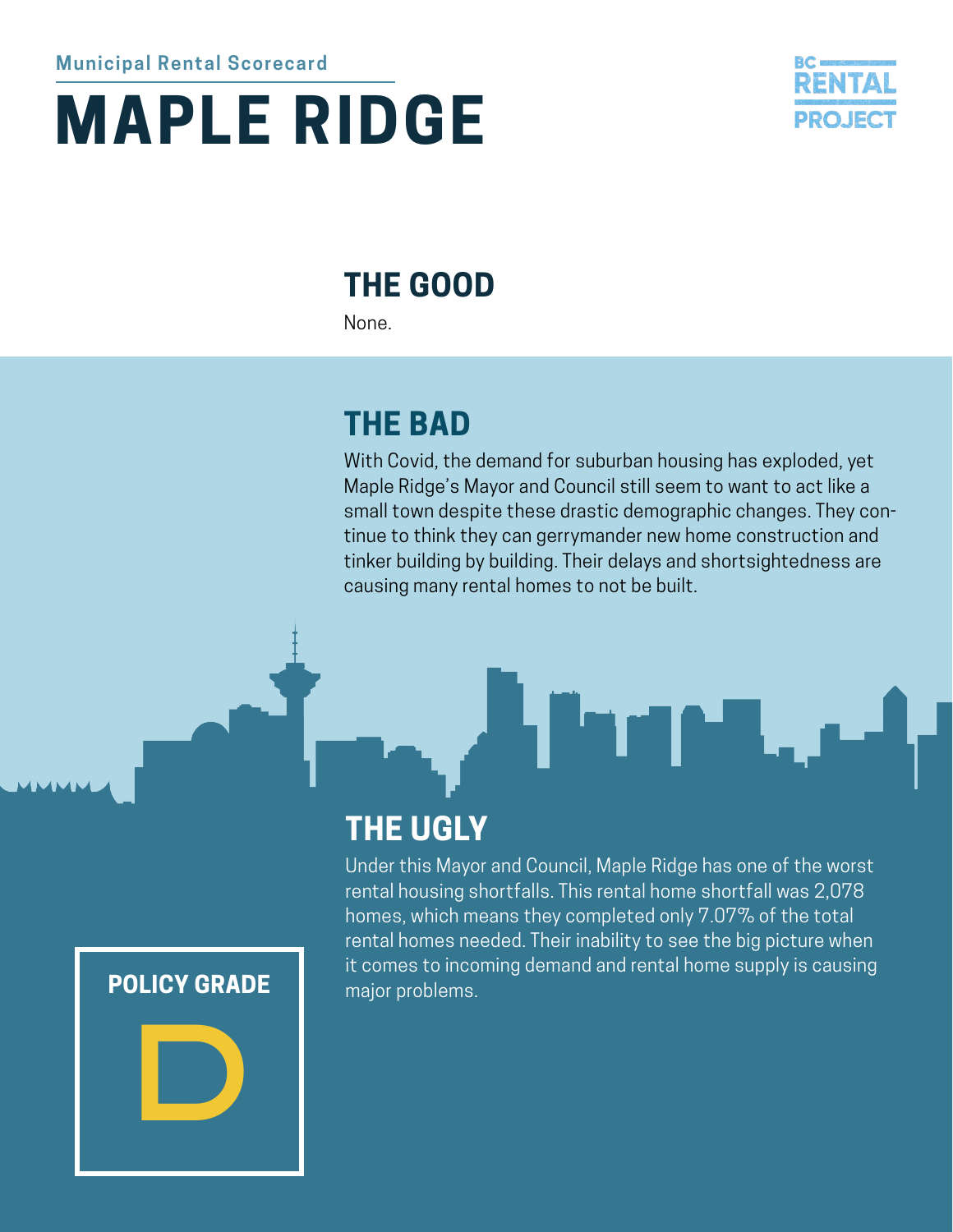



### **THE GOOD**

As mentioned in previous annual municipal scorecards, Coquitlam has been a rental housing leader in the region, leading the way in providing market rental in the Tri-Cities and throughout the Lower Mainland. However, costs are increasing and the City may be putting roadblocks in place when it comes to building rentals.

# **COQUITLAM POLICY GRADE PORT MOODY POLICY GRADE** C **PORT COQUITLAM POLICY GRADE** D

#### **THE BAD**

Since 2018, Port Coquitlam has introduced several new rental requirements that make it more complicated to build new rental homes in the City. Rents have gone up and growth has stalled due to these policies.

### **THE UGLY**

Port Moody sits on an exciting new transit corridor, yet Mayor and Council have been slow to act on adding rental housing. They remain more focussed on regulation and restrictions than on adding new rental homes. The result has been fewer people able to live in the city and increased rents. Recently, City Council passed an inclusionary rental policy that will require 15% of new developments to be affordable rental housing, despite their own report which said this change could stop many future projects. Unless new housing is financially viable, it won't be built, whether it is condo or affordable rental. The city needs a government that will start looking at how to grow smarter instead of fighting against new housing.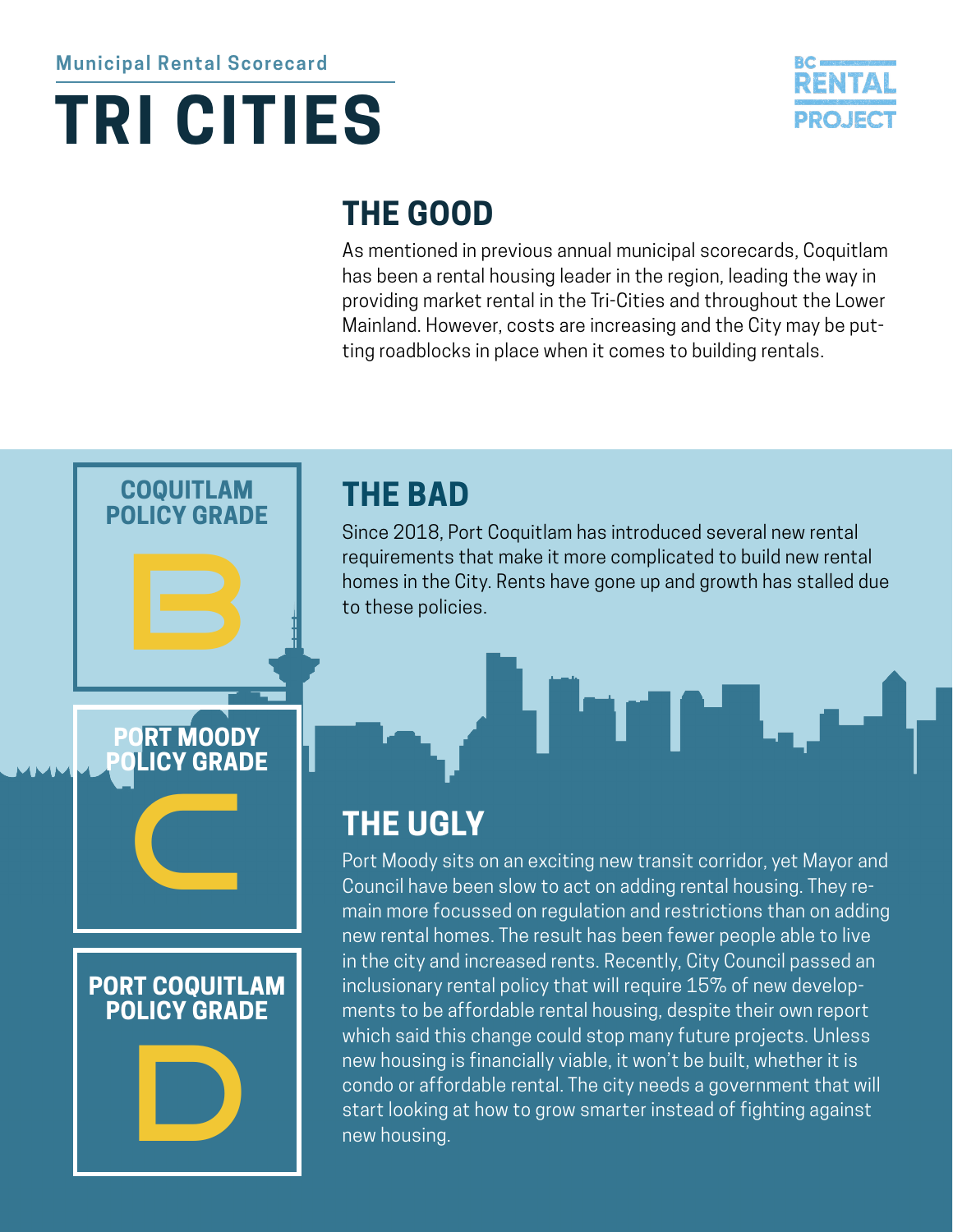#### **Municipal Rental Scorecard**





### **THE GOOD**

Despite the chaos in the city government, Surrey is committed to growth and is absorbing the most population growth in the Lower Mainland.

### **THE BAD**

According to CMHC, Surrey's citywide rental vacancy is 0.6%. This is beyond a crisis-level vacancy rate.





#### **THE UGLY**

Surrey had by far the largest nominal rental shortfall in the Lower Mainland from 2017-2021 and was a staggering 11,832 rental homes short of what they needed to house the incoming population. The result has been rent increases and a growing rental crisis in a city that was once affordable. 10,087 people moved to Surrey in 2021 and only 25 net new rental homes were added. The city only completed 2.25% of the rental homes it needed from 2017- 2021. At this rate, the rental shortage in Surrey is about to get a lot worse.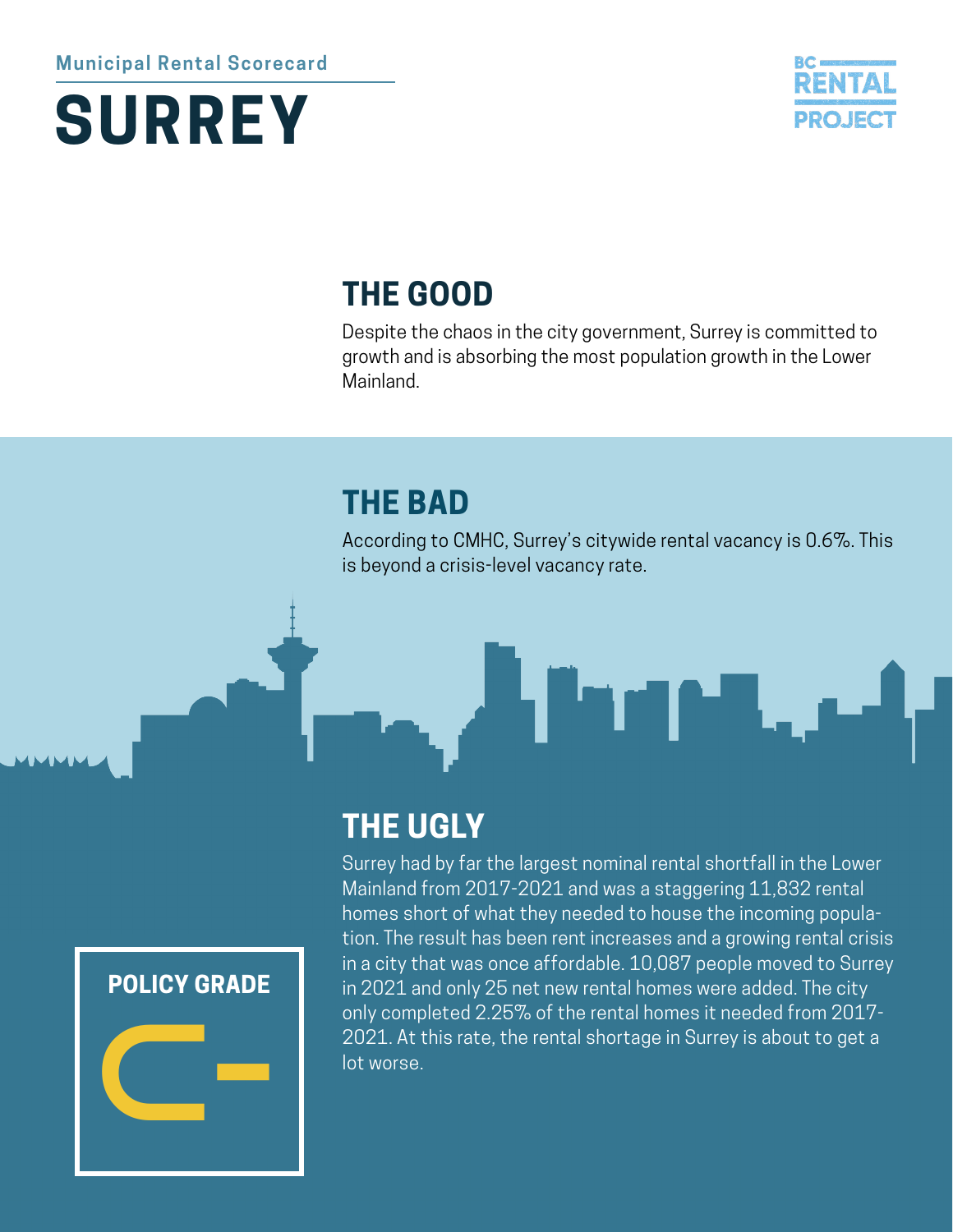### **BURNABY**



### **THE GOOD**

Some large rental projects have been added to the City, which will mean more new rentals on the market. With highly publicized tenant protection and rental replacement policies in place, the City has the potential to deliver larger amounts of rental housing at the scale Burnaby needs.

### **THE BAD**

Burnaby's rental home shortfall under this Mayor and Council (2017-2021) was 4,914 rental homes. Despite delivering on below-market rental housing thanks to generous additional density permitted for projects, the City lacks policies to incentivize the delivery of market rental. This continues to contribute to a lack of rental availability, and higher demand and uptake of below-market units by tenants who may otherwise be able to afford market rental.



### **THE UGLY**

Proving the point that there is more work to do in the City, Burnaby has had a net loss in market rentals, 985 from 2017-2021. Some of these were replaced with below market housing, but that is only one part of the rental housing universe. If the City does not take steps to incentivize much more market rental, housing affordability in Burnaby will continue to deteriorate. This government needs to focus more on incentivizing new rental homes, instead of layering on more complicated policies which make it difficult to deliver rental homes.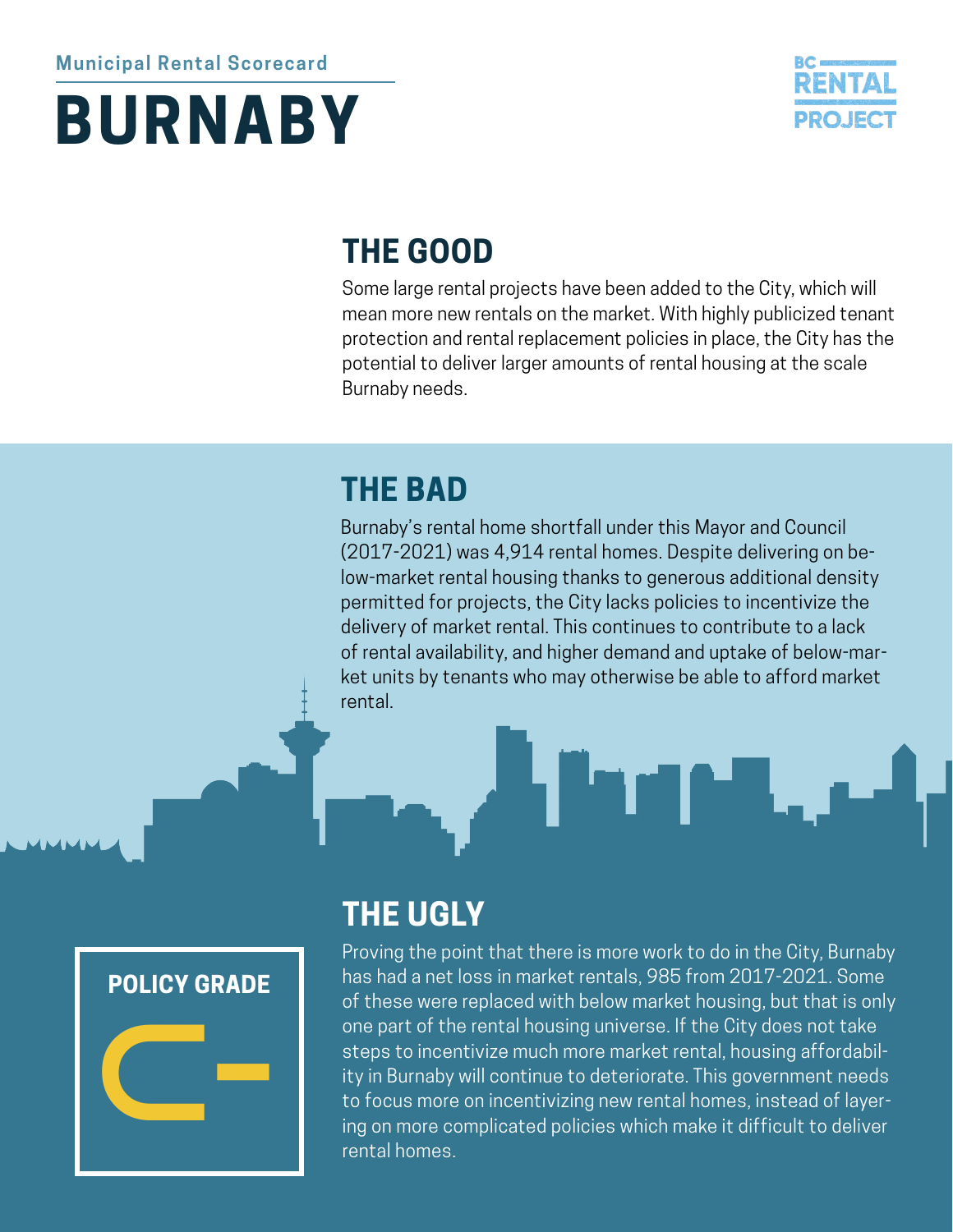# **WHITE ROCK**



### **THE GOOD**

White Rock believes it can keep up with incoming housing demand and outperform Metro Vancouver's estimate of 1,100 new housing units needed in the city by 2026. However, their low demand may be caused by their restrictive housing policies.

### **THE BAD**

White Rock Mayor and Council continue to fight building by building and development by development against housing rather than set conditions that would allow rental home construction to flourish. ket units by tenants who may otherwise be able to afford market rental.





### **THE UGLY**

White Rock only had 42 net new rental homes from 2017-2021. This is one of the lowest new rental home totals in the Lower Mainland over that time. The city has benefited from low population increases but its housing policies may actually be causing fewer people to move to the city. They recently even denied 82 new rental homes and changed parts of their community plan from allowing 6 stories to only allowing 4. This mayor and Council seem to put roadblocks in front of new rental housing at every turn.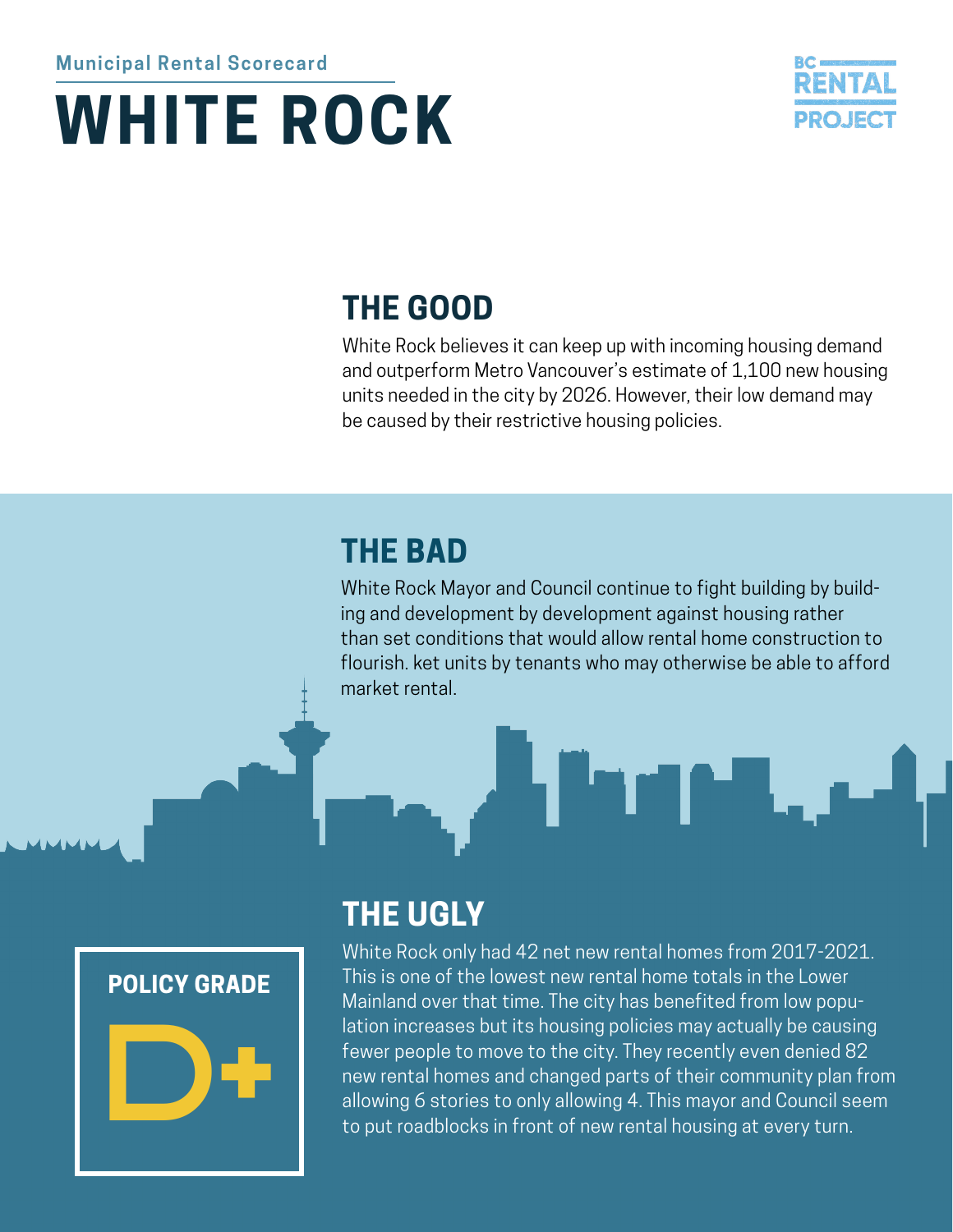#### **Municipal Rental Scorecard**





#### **THE GOOD**

Delta has developed a housing action plan which includes a focus on tenant relocation and keeping and developing rental housing stock.

#### **THE BAD**

Delta only gained 2 net new rental homes from 2017-2021.

ı.

#### **POLICY GRADE**



#### **THE UGLY**

Delta only completed 0.13% of the rental homes it needed to build from 2017-2021. The city has a long way to go in terms of adding density and new rental homes.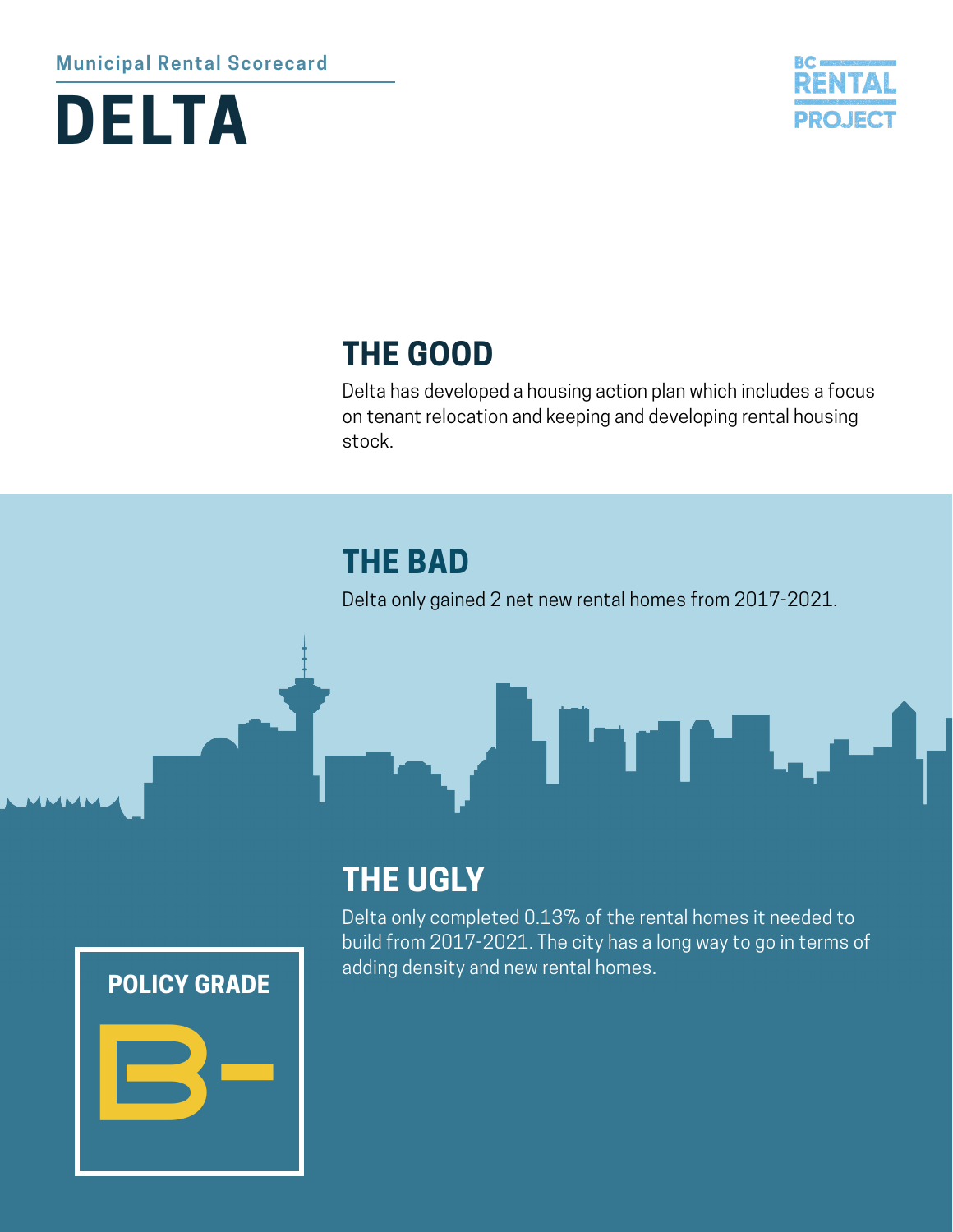# **LANGLEY CITY/DM**



### **THE GOOD**

For its size, Langley is absorbing a lot of the Lower Mainland's population growth and this trend has increased with Covid-related demographic changes.

### **THE BAD**

Langley had so many families moving to the township that it saw an increase in the number of people living in each home. This is the reverse of the national trend of more people living alone and it has caused more pressure on the Langley housing market.



### **THE UGLY**

Because of the number of people moving to Langley, despite a relatively open market the city has only completed 22.04% of the total rental homes it needed between 2017-2022. This pressure and the lag in getting supply to market has driven up rents. Langley has set up some committees to help with housing affordability and hopefully will be able to grow in a way that incentivizes both market and affordable rental.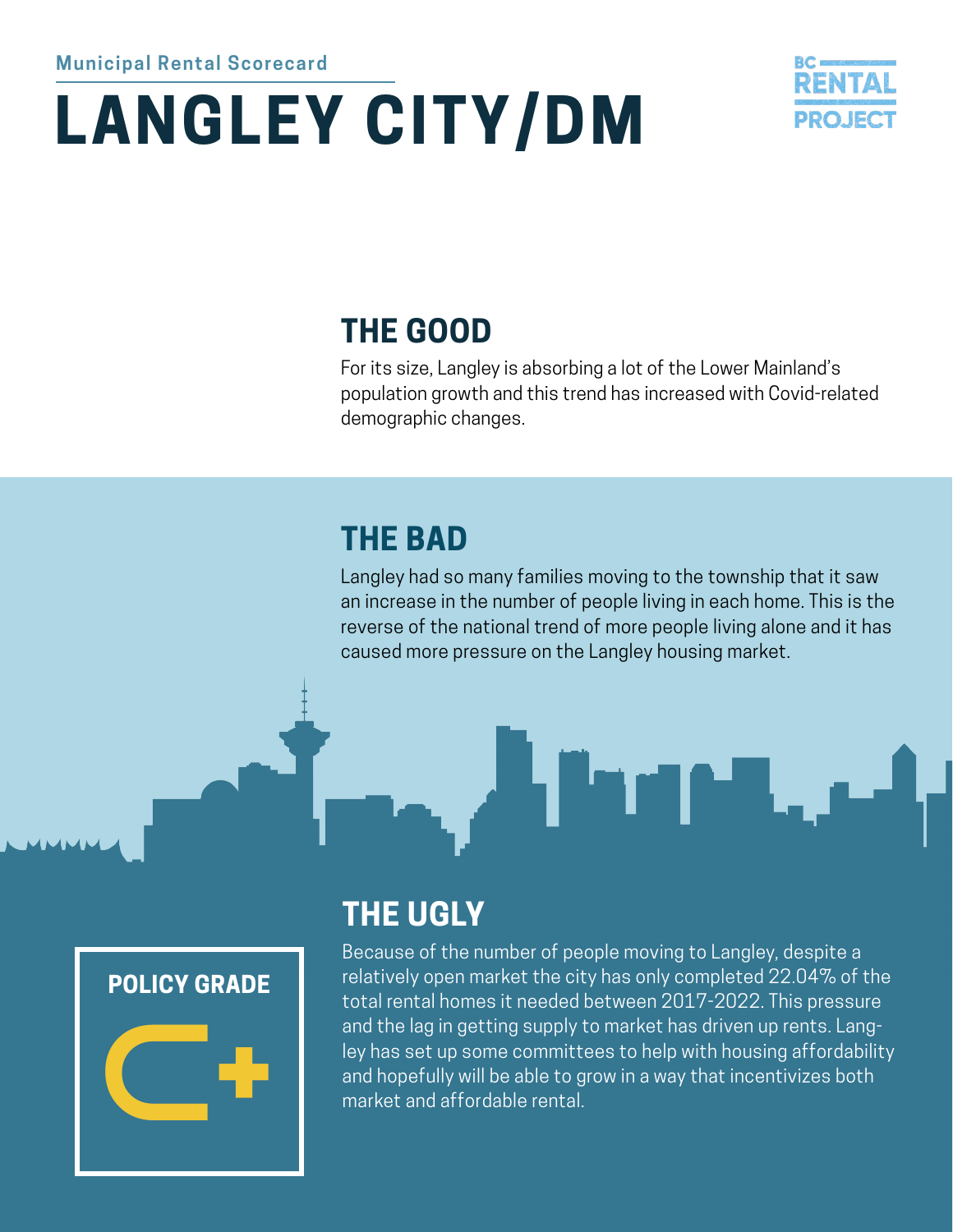# **CITY OF NORTH VANCOUVER**



### **THE GOOD**

North Vancouver Mayor and Council have been a leader in looking at incentives to help with new rental home construction. They have enacted:

- Density bonus for 100% secured rental housing projects (Mid-Market Rental Units required)
- No Community Benefits Contributions for 100% secured rental housing projects

They are also looking at a "less adversarial" approval process, setting rental housing supply targets based on Metro Vancouver's population growth projections and investigating any ideas that may help the rental crisis.

### **THE BAD**

The city's density bonusing policy which allows the council to grant up to 30 percent more floor space for below-market rentals has not been used by developers. More incentives may be required to make rental home projects feasible under the policy.

#### **POLICY GRADE**



### **THE UGLY**

Despite the incentives, North Vancouver only completed 23.47% of the rental homes it needed between 2017-2021.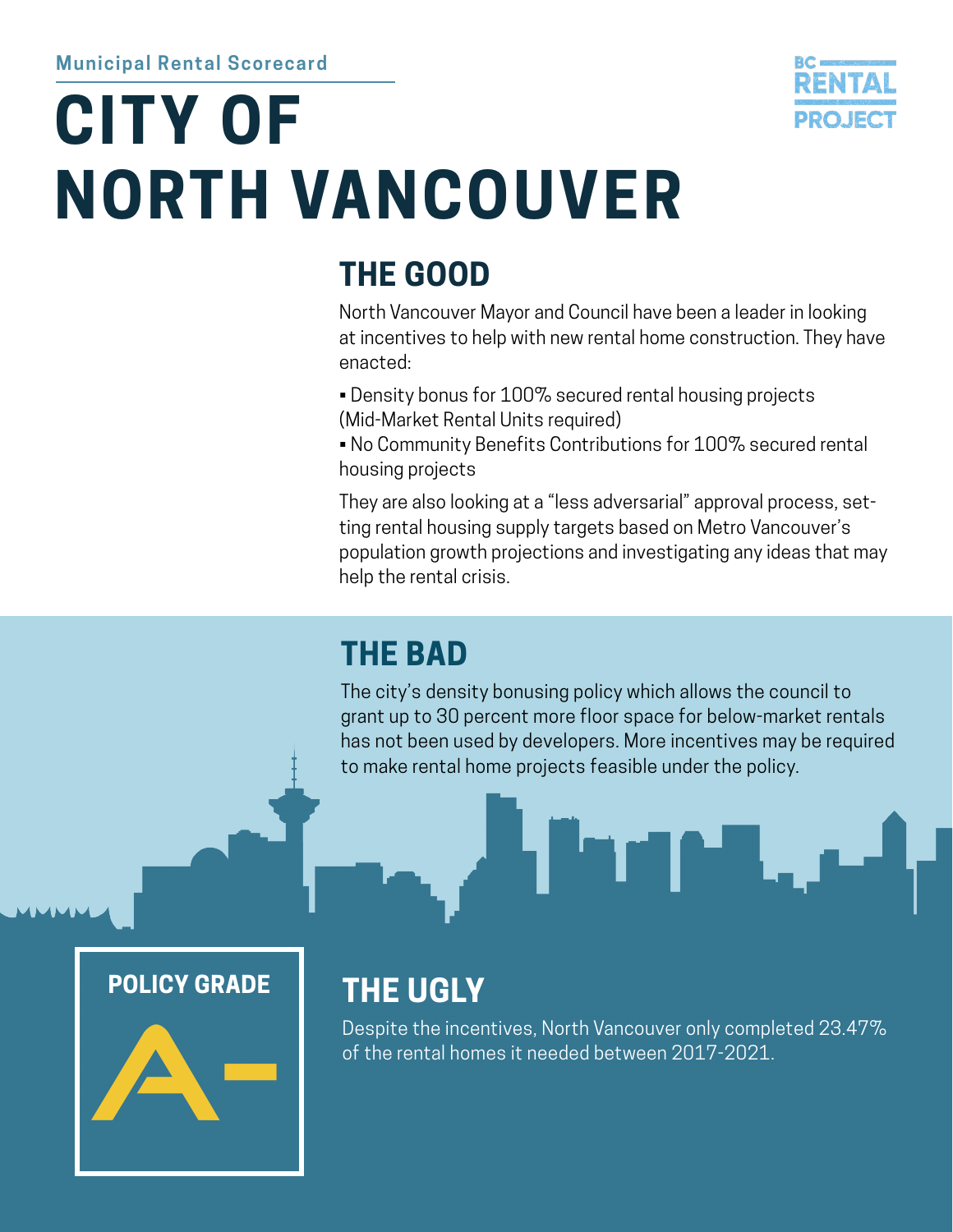# **DISTRICT OF NORTH VANCOUVER**



### **THE GOOD**

North Vancouver DM completed 74.39% of the total rental homes it needed from 2017-2022, though this could be attributed to their small overall size. In 2018 the council wanted to slow development but their own white paper advised more and faster development and the district now has a rental housing strategy.

### **THE BAD**

The district does not seem to be looking at housing supply in the context of a long-term growth strategy.



### **THE UGLY**

Poor long-term housing planning meant there was only a population gain of 503 people in the district from 2017-2021. This is one of the lowest population gains in the Lower Mainland. Council has become increasingly selective in the housing they approve, even turning down a redevelopment that would have provided new affordable homes and a mass timber building.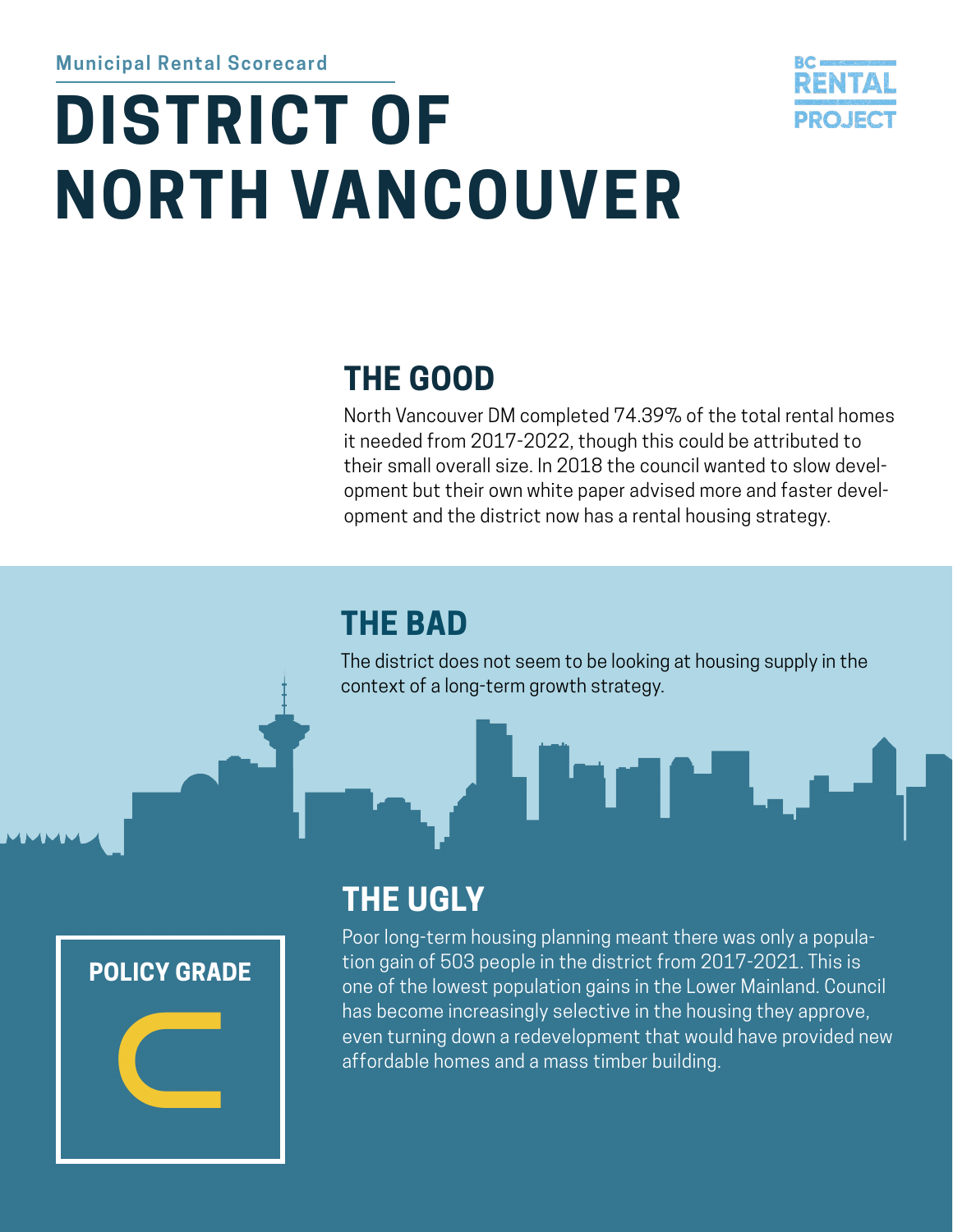# **WEST VANCOUVER**



### **THE GOOD**

None.

### **THE BAD**

West Vancouver actually had a net loss (-4) of rental homes under this Mayor and the Council (2017-2021).



### **THE UGLY**

West Vancouver had the lowest population growth in the Lower Mainland between 2017-2021 due to its restrictive growth policies.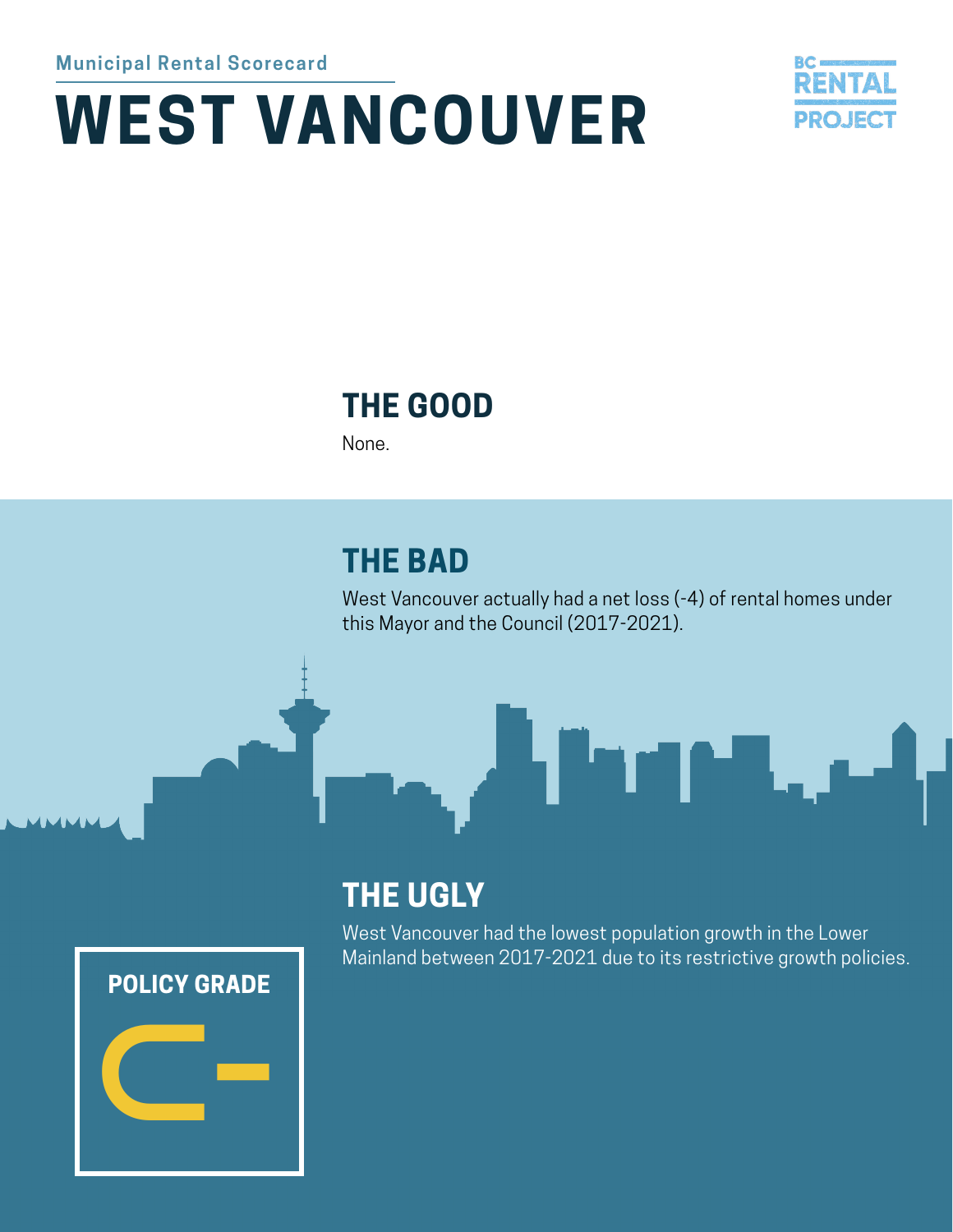## **VANCOUVER**



### **THE GOOD**

Mayor and Council have tried to support new market rentals with programs like Rental 100, MIRHPP and recent the recent approval of 6-story rental buildings along arterials. The Broadway Plan and City Plan are also promising. However, actually building rental homes in Vancouver is still challenging because of delays, regulation and high levels of taxation.

### **THE BAD**

There is a lack of progress at city hall; Mayor and Council are often divided, staff turnover is an issue and no one seems to be at the wheel. Vancouver Mayor and Council approve thousands of new rentals each year but only a fraction of those rentals actually get built due to over-regulation, high taxes, lengthy rezoning processes, lengthy CAC negotiations, city engineering requirements, building code changes and lengthy permit delays.



### **THE UGLY**

The City of Vancouver had a rental shortfall of 4,601 rental homes from 2017-2021. This is the second-highest nominal rental home shortfall in the whole Lower Mainland during this municipal election cycle. City tax increases are also out of control in Vancouver, with a median home tax increase of 22.55% under this Mayor and Council. Vancouver has failed to set market conditions that would allow for new rental housing to thrive in the city.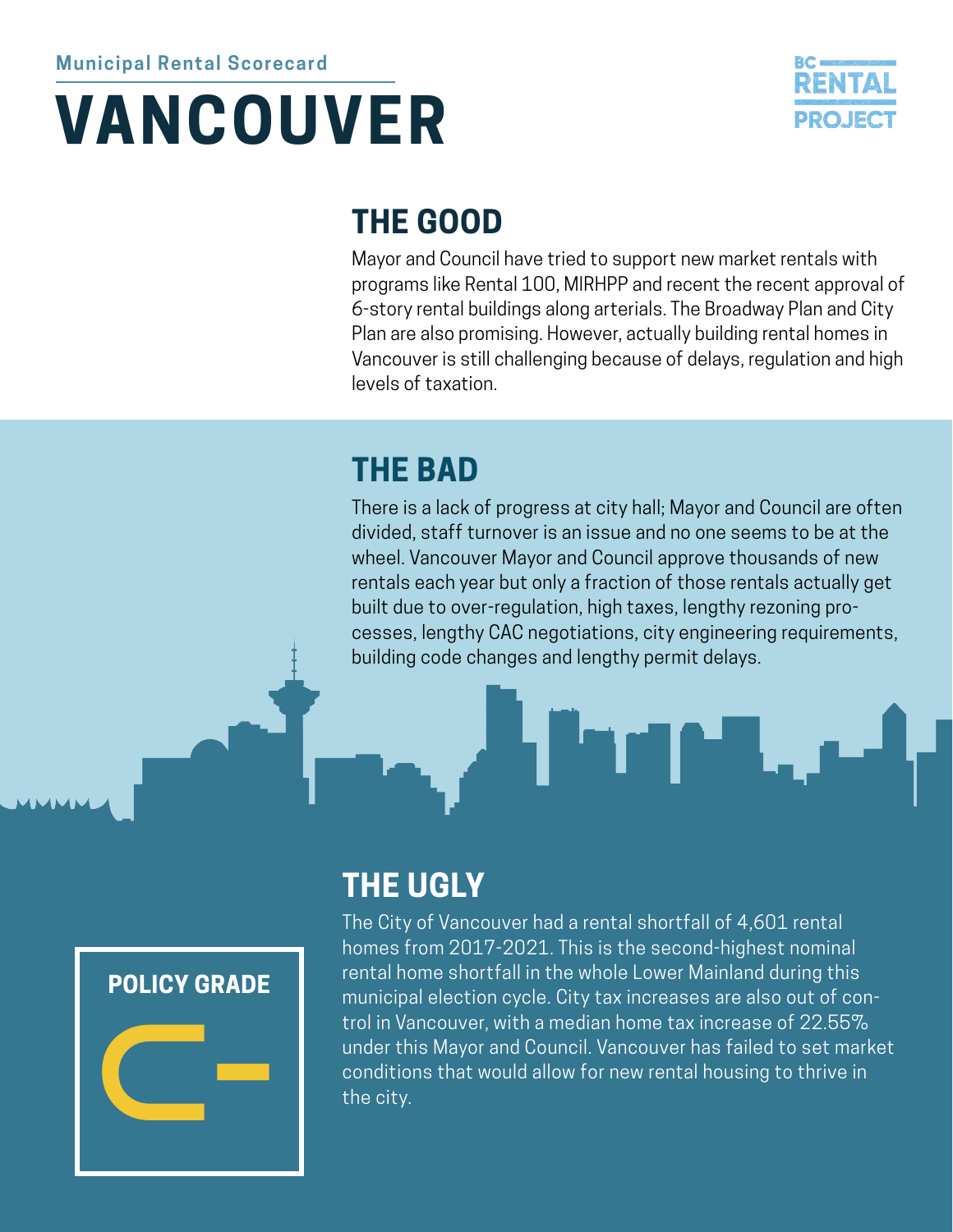# **THE PROVINCE OF BRITISH COLUMBIA**



### **THE GOOD**

The province has been firm with municipalities on their need to add more housing. They released a well-researched paper on housing titled, "Opening Doors" which provided good data on the housing supply crisis. The province has realized that the empty homes tax and speculation tax did not solve the root causes of the rental home crisis.

### **THE BAD**

**THE UGLY**

The province has only completed a few thousand of the 114,000 affordable homes they promised when they came into government 6 years ago. Much of the province's housing strategy to date has been to pile on regulation and taxes which have forced many rental providers out of business. They have also tampered with the residential tenancy act for political gain, causing confusion for renters and rental providers.

#### **POLICY GRADE**



The province can be very misleading in their communication about their record. They talk about housing affordability successes but, despite the vacancy tax, speculation tax and money laundering crackdown, BC still comes nowhere near close to building the homes or rental homes it needs. From 2017-2021, the Lower Mainland was 36,223 rental homes short of what it needed. The smaller communities throughout BC are now in a

major rental supply crisis as well due to demographic shifts from Covid and surging rental demand. BC is in a worse place than it has ever been in with respect to rental home supply.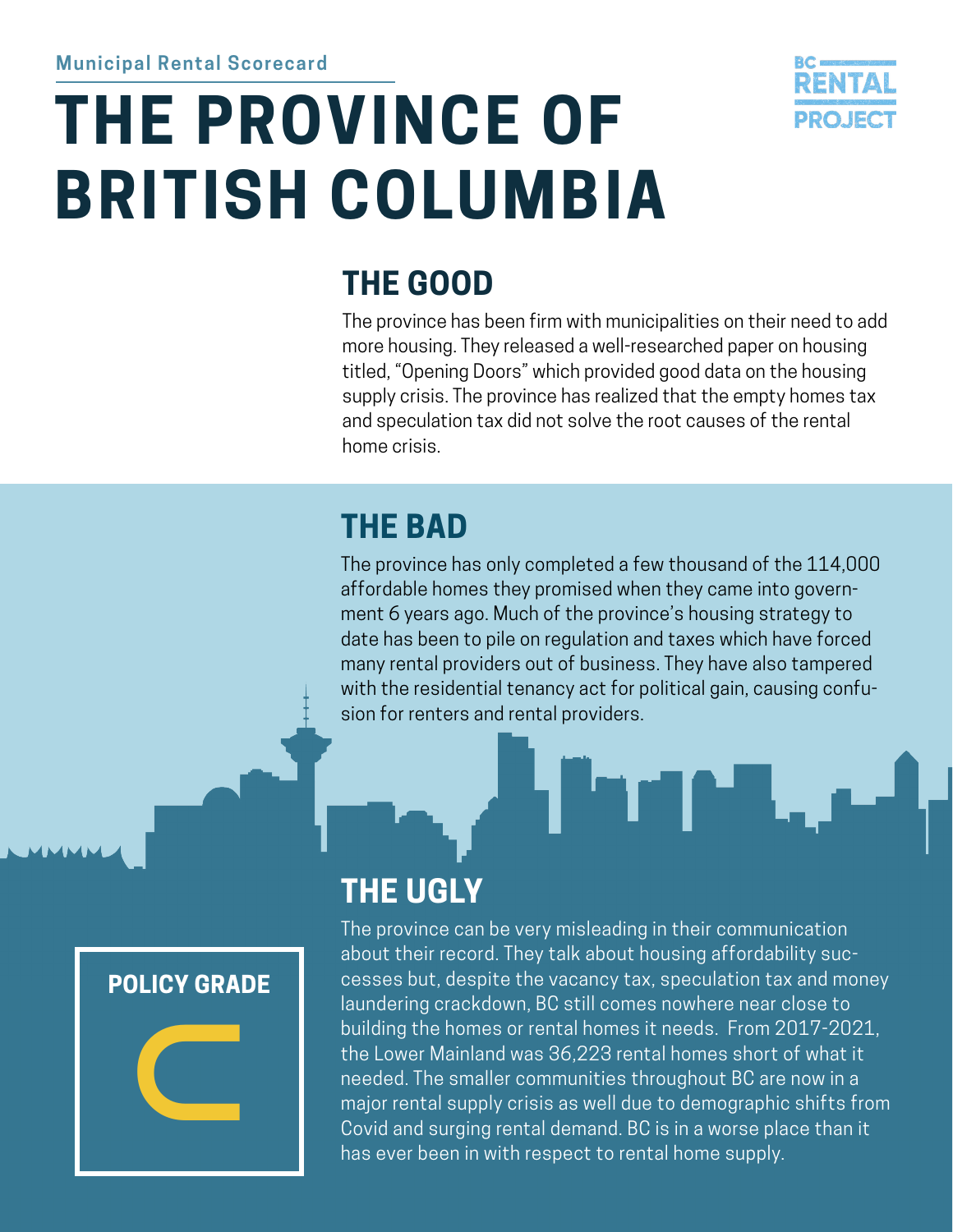#### **Municipal Rental Scorecard**

### **2017-2022 RENTAL UNIT SHORTFALL**



| <b>City</b>                                  | <b>Incoming</b><br><b>Population</b><br>2017-2021<br>*Census<br><b>2021 Aver-</b><br>age | <b>Net New</b><br><b>Rentals</b><br>2017-2021 | <b>New Rentals</b><br><b>Needed 2017-</b><br>2021 *30%<br>of Population<br><b>Increase</b> | 2017-2021<br>Rental<br>home<br><b>Shortfall</b> | <b>Percentage of</b><br><b>Needed Rental</b><br><b>Homes That</b><br><b>Were Actually</b><br><b>Built</b> |
|----------------------------------------------|------------------------------------------------------------------------------------------|-----------------------------------------------|--------------------------------------------------------------------------------------------|-------------------------------------------------|-----------------------------------------------------------------------------------------------------------|
| <b>LOWER MAINLAND</b><br><b>TOTAL</b>        | 139,697                                                                                  | 5,686                                         | 41,909                                                                                     | 36,223                                          | 13.57%                                                                                                    |
| <b>Vancouver</b>                             | 24,608                                                                                   | 2,781                                         | 7,382                                                                                      | 4,601                                           | 37.67%                                                                                                    |
| <b>Surrey</b>                                | 40,348                                                                                   | 272                                           | 12,104                                                                                     | 11.832                                          | 2.25%                                                                                                     |
| <b>Tri-Cities</b>                            | 9,769                                                                                    | $-244$                                        | 2,931                                                                                      | 3,175                                           | $-8.33%$                                                                                                  |
| <b>Langley City and</b><br><b>Langley DM</b> | 14,716                                                                                   | 973                                           | 4,415                                                                                      | 3,442                                           | 22.04%                                                                                                    |
| <b>Burnaby</b>                               | 13,096                                                                                   | $-985$                                        | 3,929                                                                                      | 4,914                                           | $-25.07%$                                                                                                 |
| <b>Richmond</b>                              | 9,304                                                                                    | 447                                           | 2,791                                                                                      | 2,344                                           | 16.01%                                                                                                    |
| <b>North Vancouver</b><br><b>City</b>        | 4,176                                                                                    | 294                                           | 1,253                                                                                      | 959                                             | 23.47%                                                                                                    |
| <b>Maple Ridge/Pitt</b><br><b>Meadows</b>    | 7,452                                                                                    | 158                                           | 2,236                                                                                      | 2,078                                           | 7.07%                                                                                                     |
| <b>New Westminster</b>                       | 6,336                                                                                    | 1,481                                         | 1,901                                                                                      | 420                                             | 77.91%                                                                                                    |
| <b>Delta</b>                                 | 4,972                                                                                    | $\overline{2}$                                | 1,492                                                                                      | 1,490                                           | 0.13%                                                                                                     |
| <b>North Vancouver DM</b>                    | 2,012                                                                                    | 449                                           | 604                                                                                        | 155                                             | 74.39%                                                                                                    |
| <b>White Rock</b>                            | 1,588                                                                                    | 62                                            | 476                                                                                        | 414                                             | 13.01%                                                                                                    |
| <b>West Vancouver</b>                        | 1,320                                                                                    | $-4$                                          | 396                                                                                        | 400                                             | $-1.01%$                                                                                                  |

Н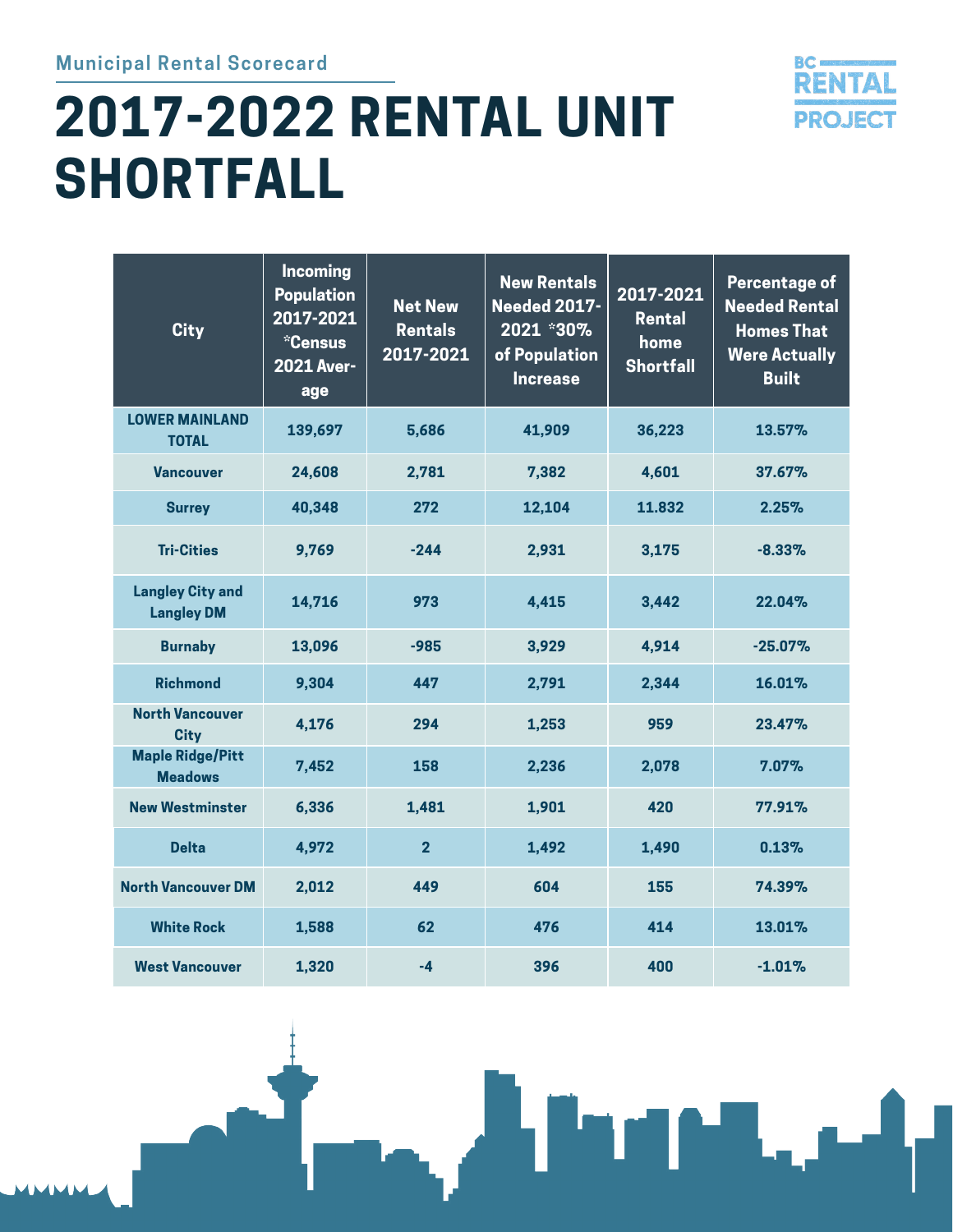### **THE REST OF BC**

Every year, with the release of the BC rental Project Scorecard, there are a lot of inquiries from the public as to how the rest of BC is doing. Though we do not have the resources for a full audit and scorecard of each municipality in BC, we recognize that Covid has caused immense pressure on rental supply in every city in BC and that rural communities are facing a surge of new residents.

We have included below the net new rental homes from 2019-2021 for municipalities throughout BC so you can see how your local Mayor and Council did in the last three years.

| <b>City</b>                                  | 2019 Net New<br><b>Rental Homes</b> | 2020 Net New<br><b>Rental Homes</b> | 2021 Net New<br><b>Rental Homes</b> | 2019-2021<br><b>Total</b> |
|----------------------------------------------|-------------------------------------|-------------------------------------|-------------------------------------|---------------------------|
| <b>Abbotsford-Mission</b><br><b>CMA</b>      | 357                                 | 193                                 | 260                                 | 810                       |
| <b>Kelowna CMA</b>                           | 1,307                               | 255                                 | 280                                 | 1,842                     |
| <b>Vancouver CMA</b>                         | 1,464                               | 2,388                               | 1,602                               | 5,454                     |
| <b>Victoria CMA</b>                          | 583                                 | 1,379                               | 661                                 | 2,623                     |
| <b>Chilliwack CA</b>                         | 17                                  | 30                                  | 313                                 | 360                       |
| <b>Courtenay CA</b>                          | $-195$                              | 148                                 | 177                                 | 130                       |
| <b>Kamloops CA</b>                           | 62                                  | 344                                 | 166                                 | 572                       |
| <b>Kamloops Zone</b><br><b>1-South Shore</b> | 60                                  | 342                                 | 127                                 | 529                       |
| <b>Kamloops Zone</b><br><b>2-North Shore</b> | $\overline{2}$                      | $\overline{2}$                      | 39                                  | 43                        |
| <b>Nanaimo CA</b>                            | 125                                 | 154                                 | 212                                 | 491                       |
| <b>Nanaimo Zone</b><br>1-Centre              | 91                                  | $\overline{1}$                      | 45                                  | 137                       |
| <b>Nanaimo Zone</b><br>2-South               | $-52$                               | 42                                  | 69                                  | 59                        |
| <b>Nanaimo Zone 3-North</b><br>& Periphery   | 86                                  | 111                                 | 98                                  | 295                       |
| <b>Prince George CA</b>                      | $-34$                               | 139                                 | $-347$                              | $-242$                    |
| <b>Prince George Zone</b><br>1-Downtown      | $-31$                               | $-1$                                | $-193$                              | $-225$                    |
| <b>Prince George Zone</b><br>2-Outlying      | $-3$                                | 140                                 | $-154$                              | $-17$                     |
| <b>Vernon CA</b>                             | 48                                  | 153                                 | 110                                 | 311                       |